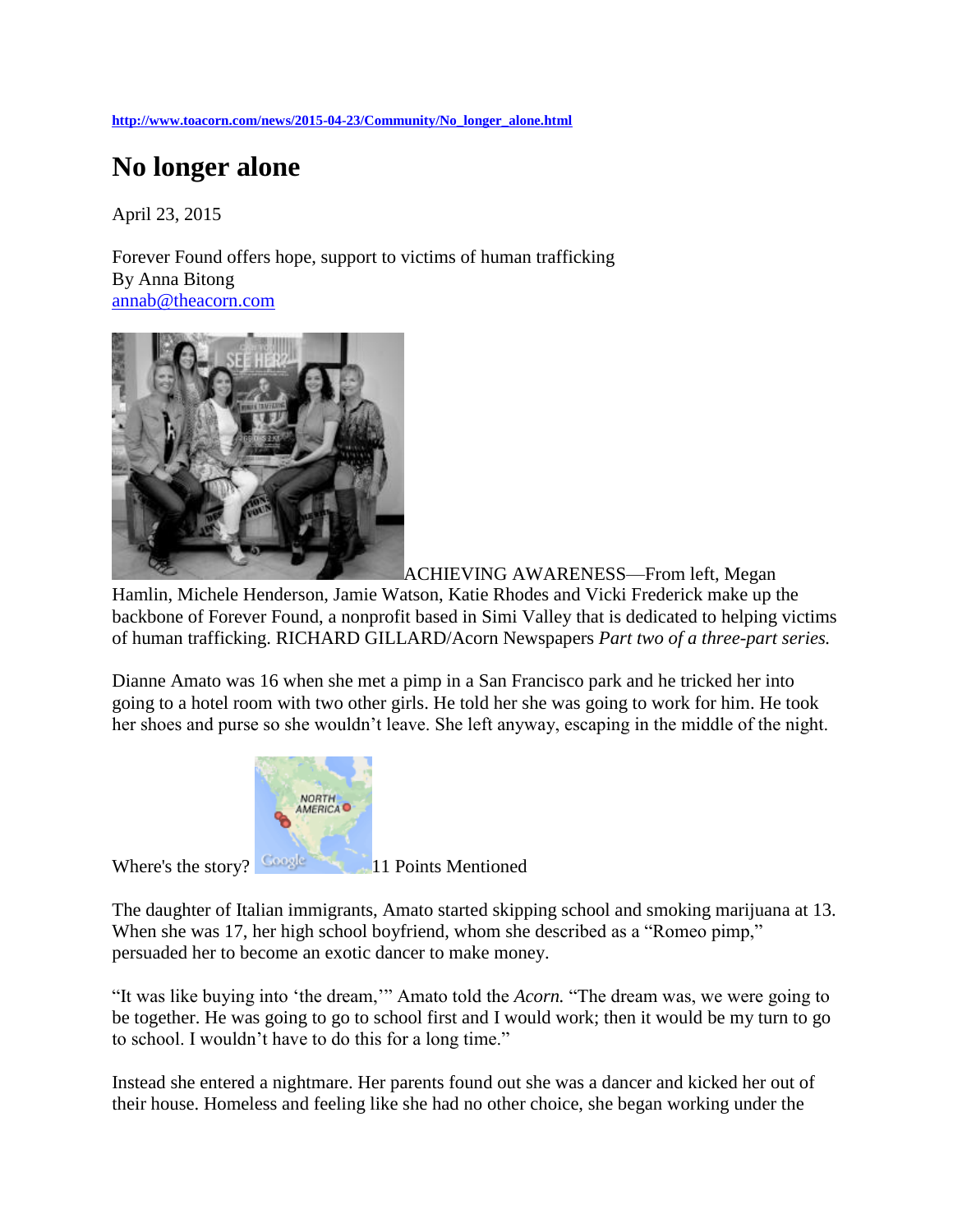control of pimps as a prostitute in massage parlors, motel rooms and rented houses in Los Angeles.

It was dangerous work. She feared for her life as robbers held guns to her head on more than one occasion. She witnessed the kidnapping of a prostitute from a massage parlor. A customer raped another prostitute, a friend of hers, after slashing her neck.

This time, Amato didn't know how to escape.

Her experience is not unique. Katie Rhodes, local program director of Forever Found in Simi Valley, which began in 2010 to find homes for child survivors of sex and labor trafficking in the United States and abroad, said the group recently began receiving phone calls from adult victims of sex trafficking.

Last fall, Forever Found began offering programs specific to Ventura County in response to a growing number of trafficking victims being identified in the area, Rhodes said. Those who called Forever Found were referred to the Dream Center in Los Angeles, which provides shelter for victims of human trafficking and other services.

Rhodes is not aware of any local victims who are ready or willing to talk about their experiences.

"Most of the time, victims don't want to talk about their stories," she said. "Most people who've been trafficked in Ventura County have been moved to other locations for their recovery. It usually takes years before someone is ready to talk about it and we've only just begun identifying victims."

## **Where are the victims?**

Rhodes said local trafficking victims can be found online, including the website backpage.com.

"There have been cases of people advertised online and later identified as trafficking victims who have passed through our county," she said. "For people who don't believe the sex industry exists in Ventura County, it's all online."

Sex trafficking takes many forms, she said.

"In Ventura County we've actually had many cases of parents selling their children for sex in order to (pay for) their drug addiction," Rhodes said. "But historically, those cases have not been filed or identified as being human trafficking."

Christine Cesa was sold for sex by her father when she was a child in Cleveland, Ohio, a story that she told a crowd at the eighth annual Stop Human Trafficking and Sexual Slavery educational forum at the First Presbyterian Church in Oxnard last month, hosted by the volunteer organization Soroptimist International.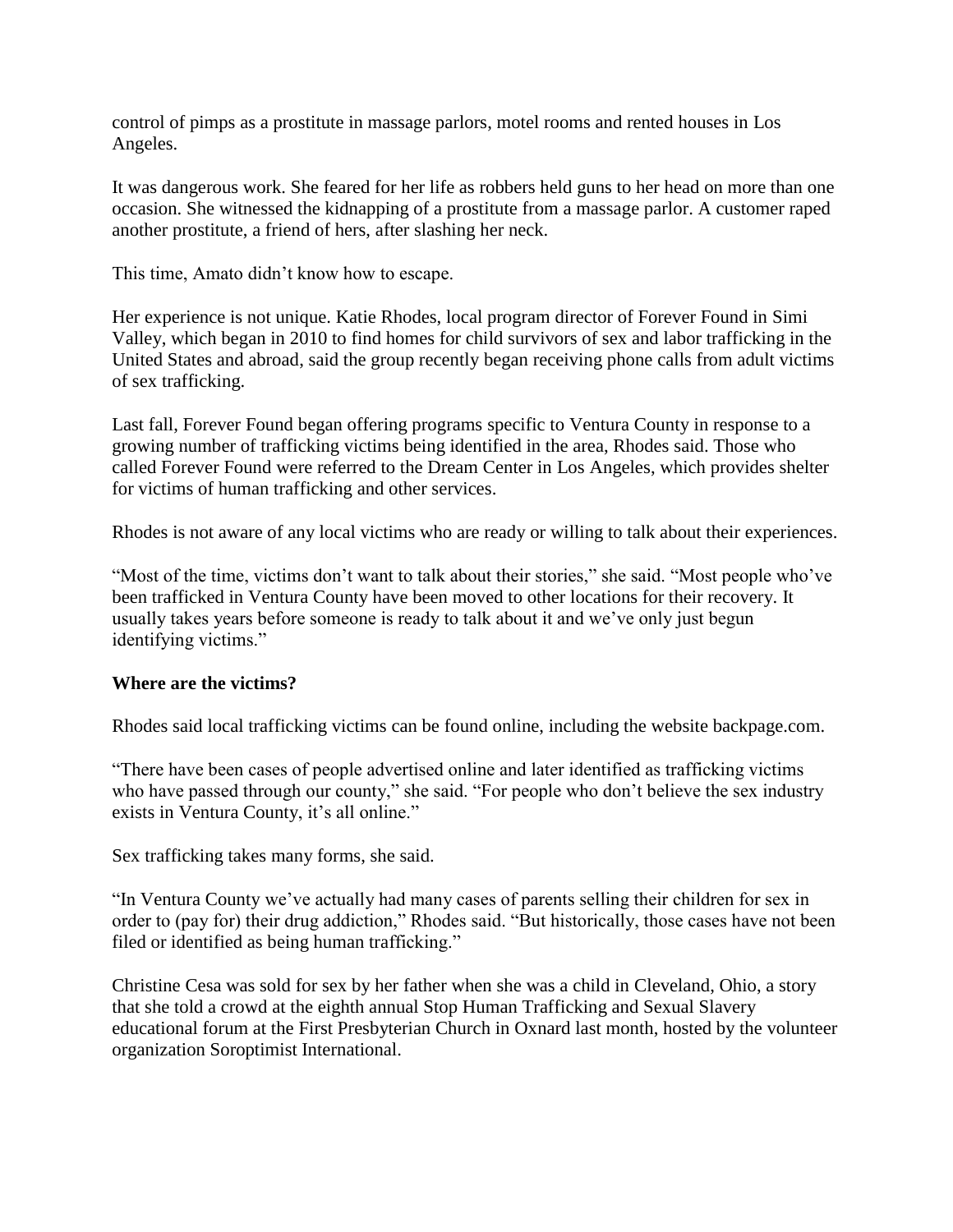She was 4 years old when she was brought to the basement of a church, where men bought tokens to abuse her. For years she was raped in homes, motel rooms, strip clubs and once at a Christmas party. She was smothered, burned, choked and beaten into submission.

"I knew I had to do what I was asked or I would be killed," Cesa said. "And I knew my life was not worth much."

She escaped the abuse with help from a church, then earned a scholarship for college and now advocates for children at risk for sexual exploitation.

"There are millions of people who are trapped and helpless," she said. "You are the voice for them."

## **Helping victims**

Forever Found is part of the newly formed Ventura County Coalition Against Human Trafficking, which is creating a countywide response to the problem. The coalition, which includes local law and federal enforcement agencies, is planning a sting operation, Rhodes said, which will be paid for by donations to the nonprofit's local law enforcement fund for investigating trafficking cases. The nonprofit received a \$20,000 donation from a couple who want to help combat trafficking in the county, Rhodes said. Local law enforcement has limited resources for the effort.

"If (the fund) were to grow more, we could have an officer dedicated part-time to human traffi cking, which has never happened before in our county," Rhodes said.

Forever Found will also start a mentorship program for trafficking survivors this summer, offering the type of guidance that may have changed Amato's life sooner.

Amato was 35 when she enrolled at Cal Baptist University in Riverside to study behavioral science with an emphasis in social work and started a new life after 15 years as a prostitute.

"School and therapy is what saved my life," she said.

Amato is now a program director at The Mary Magdalene Project in Van Nuys, a nonprofit that helps victims of trafficking and prostitution out of that life. She's helped women who've been trafficked all over California, including Ventura County. Among the lessons she's learned is "survivor-led groups and mentorships really do work and help women get out."

"I never knew anyone who'd gotten out," she said. "I believe if I'd known somebody that said, 'I did it. You can do it too. This is how,' my exit would have been quicker and it wouldn't have been as painful. I had no one to talk to."

To submit an application to be a mentor or volunteer at Forever Found, or to donate to the group or their law enforcement fund, visit [www.foreverfound.org.](http://www.foreverfound.org/)